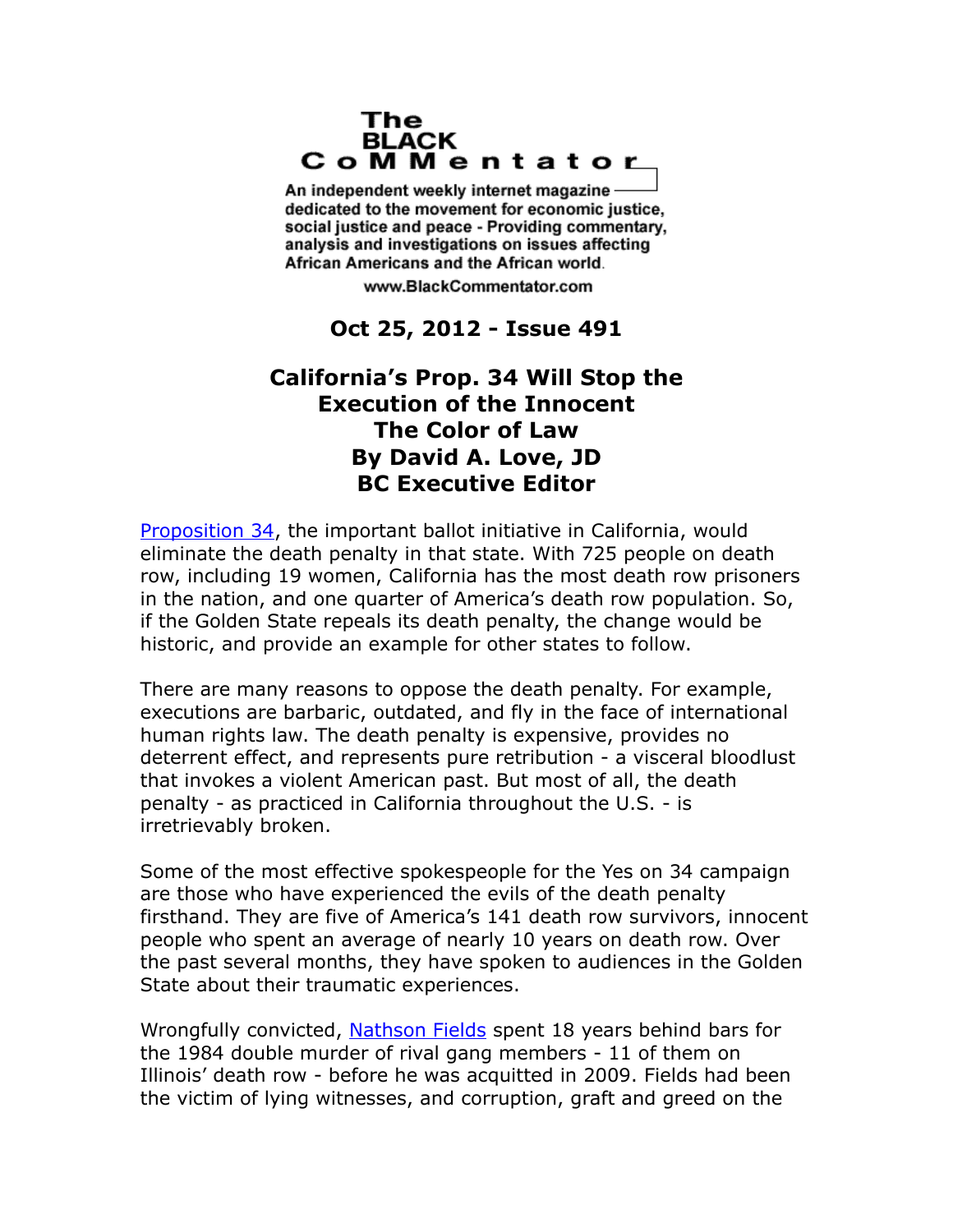bench. The judge in his case had taken a \$10,000 bribe from his codefendant's lawyer, and was himself imprisoned for 13 years.

Wrongfully convicted for the murder of newlyweds Dyke and Karen Rhoads, [Randy Steidl](http://www.law.northwestern.edu/wrongfulconvictions/exonerations/ilSteidlSummary.html) spent a dozen years on death row, and another five before he became a free man. An Illinois death row survivor, Steidl had been framed by the cops and the prosecutor. And he was also the victim of poor representation, a jailhouse snitch, and witnesses who fabricated testimony. Both he and Nate Fields would become leaders to abolish capital punishment in their state in 2011.

[Juan Melendez](http://nylatino.bside.com/2009/films/juanmelendez6446_nylatino2009) spent nearly 18 years on Florida's death row, his conviction secured by the testimony of two questionable witnesses, including a sketchy police informant who received \$5000 for his testimony, and a co-defendant who was threatened with the electric chair, but ultimately received two years probation after testifying against Melendez. Despite the serious doubts surrounding the case, the Florida Supreme Court upheld the case three times on appeal. Meanwhile, the real killer had confessed to murdering at least 20 people, and the transcript of the confession was discovered 16 years after Juan's death sentence.

Meanwhile, [Kirk Bloodsworth](http://www.baltimoresun.com/news/maryland/bal-profile073000,0,2351215.story) was the first death row survivor in America to be exonerated through DNA. Bloodsworth spent nine years in a Maryland prison - two on death row - for the 1984 rape and murder of nine-year-old Dawn Hamilton. The prosecution had withheld key evidence pointing to his innocence, and police failed to inform his defense about the possibility of another suspect. Meanwhile, the real killer had been incarcerated in a cell just one floor below Kirk's, serving time for unrelated crimes. Prior to his DNA exoneration, Bloodsworth's death sentence had been commuted to two consecutive life terms. The Innocence Protection Act, passed by Congress in 2000, established the Kirk Bloodsworth Post-Conviction DNA Testing Program, which helps states defray the costs of post-conviction DNA testing.

The only woman death row exoneree, [Sabrina Butler Porter](http://fresnoalliance.com/wordpress/?p=6587) spent over five years in prison, including three years awaiting her execution. A teenage mother, Butler was convicted of felony child abuse - the unthinkable crime of murdering her infant son Walter. The baby had not been abused, and Butler had attempted CPR in an attempt to revive him. The medical examiner changed the cause of death to a kidney malady.